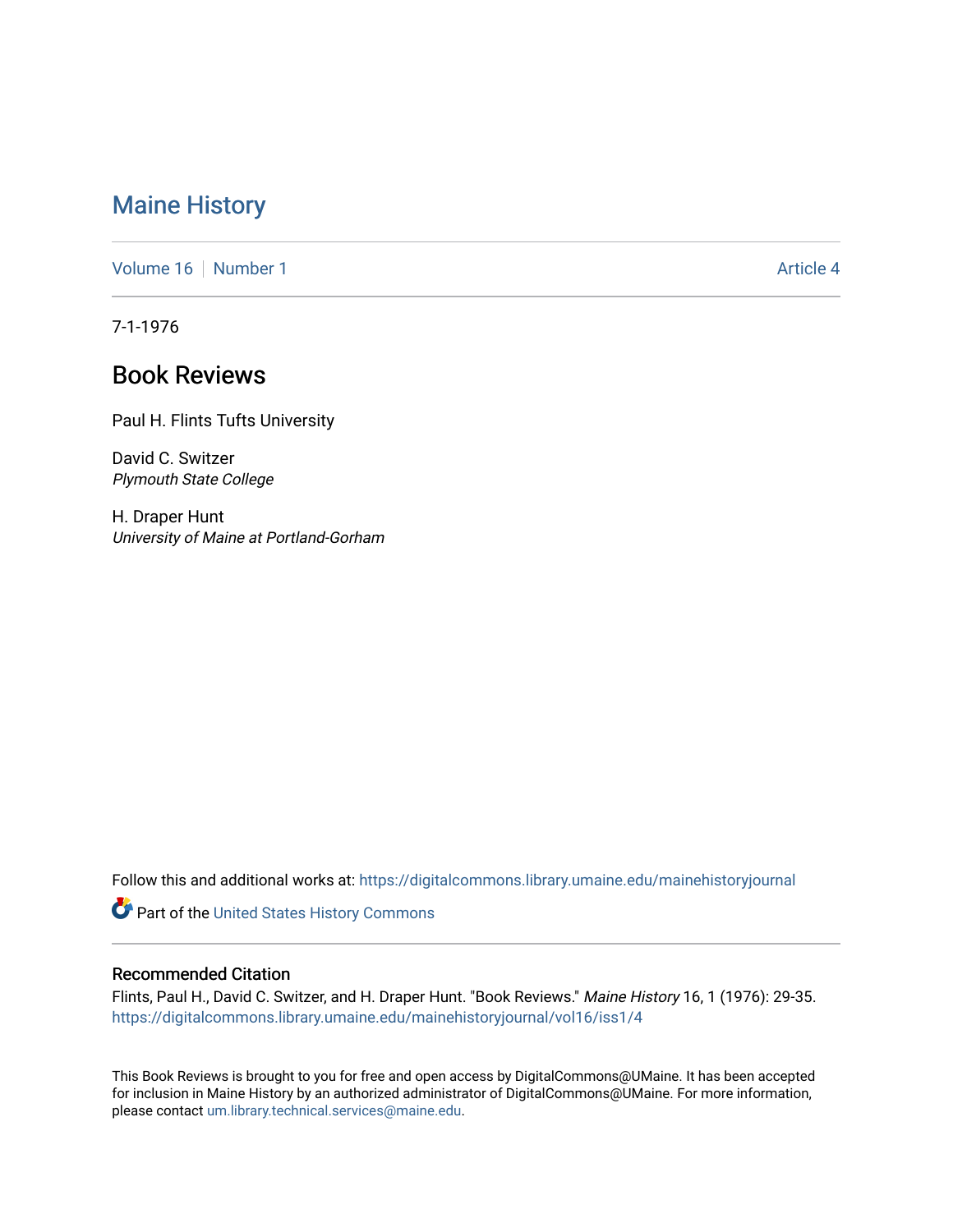### **BOOK REVIEWS**

**Kershaw, Gordon E.** *The Kennebec Proprietors***,** *1749-1775: "Gentlemen of Large Property & Judicious Men."* **New Hampshire Publishing Company/Maine Historical Society, 1975. xvi, 343 pp., illus. \$15.00 hardbound. \$6.95 softbound.**

**As 1976 draws to a close, the general reader with bicentennial interests should look into Gordon Kershaw's** *Kennebeck Proprietors.* **Readers with interest in the Kennebec region or students of early American business enterprise will be attracted to the book by its title. But the title does not alert the general reader to the book's significant off-beat insights into the way the American Revolution was brought on in Boston and to the eastward.**

**These insights are to be found particularly in chapters 9, 11, and 12: "Appeal to the King in Council," "Religious Disaffection," and "Political Disruption." To appreciate Kershaw's speculation on the role that a desperate resolution to destroy Kennebec records may have had in the furious mob demolition of Governor Hutchinson's Boston home, the reader may need to fortify himself with information from earlier chapters. But not for the rehearsal of Jacob Bailey's struggles for a score of years as an Anglican clergyman in Pownalborough, his plea of conscience before the Committee of Correspondence in defense of his continued prayers for King George and of his refusal to read the Declaration of Independence, and his final sailing in 1779 to exile in Halifax—"a scarecrow of a figure in patched rusty black coat, bedticking breeches, and greasy moth-eaten wig." Nor for the account of James Bowdoin's progress from supporter of the royal prerogative to Whig revolutionary and governor of the Commonwealth. Nor for the story of the involvement of the Kennebec proprietors and their attorney in the Boston Massacre.**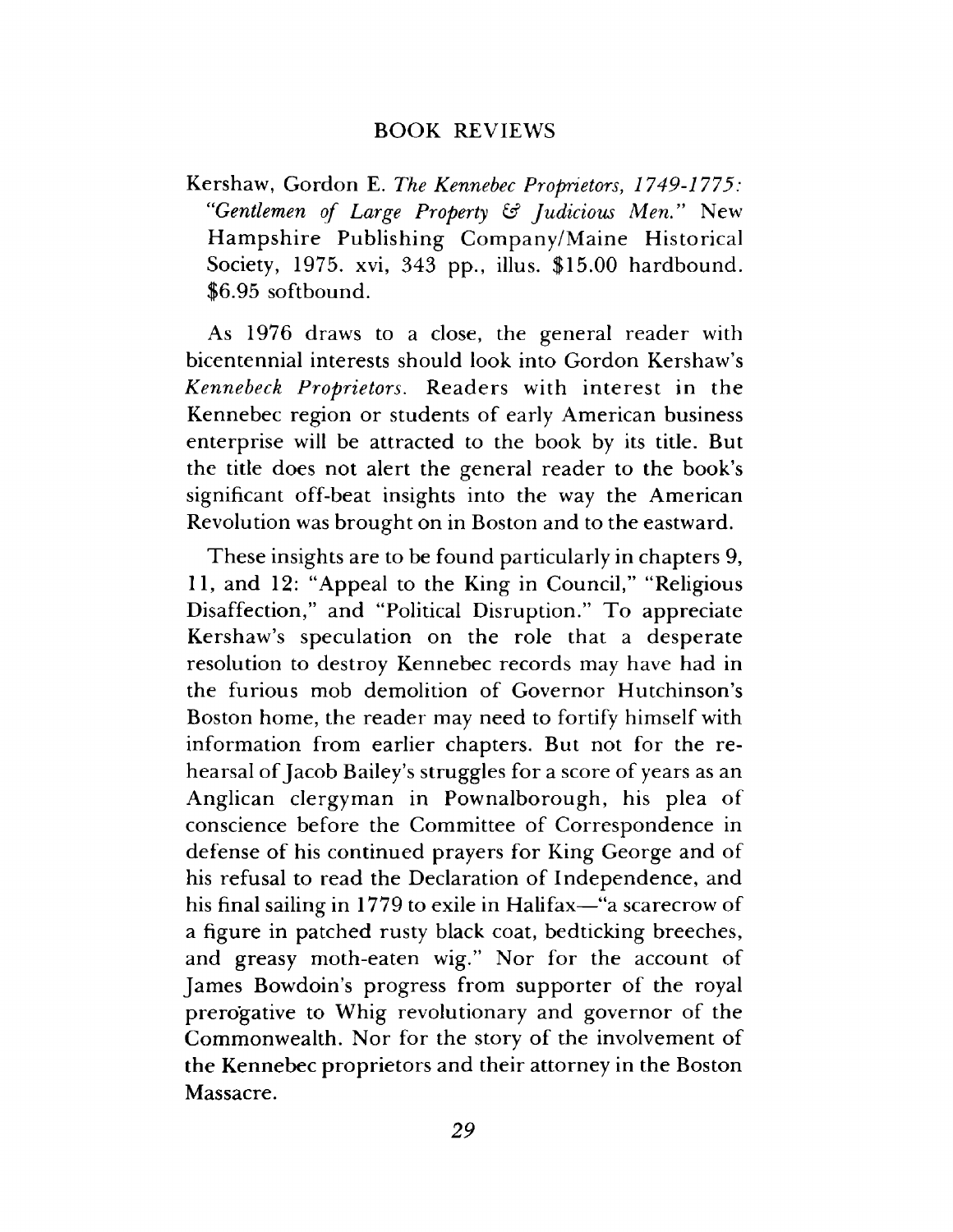**The reader with special interest in the Kennebec region will find a summary of the Pilgrims' Indian fur-trade there, and chronicles of eighteenth-century settlements, fortifications, Indian troubles, and mast-trade lawsuits. The development of Frankfort (Pownalborough) is treated at length.**

**The student of early American commercial and financial enterprise will find dossiers on each of the nine proprietors who met on September 21, 1749, in Boston's Royal Exchange Tavern to plan the exploitation of the old Plymouth Colony grant on the Kennebec, and dossiers on most of their successors. The legal title of the group, since 1753 "The Proprietors of the Kennebeck Purchase from the late Colony of New Plymouth," was usually abbreviated to "Plymouth Company," "Kennebec Company," or "Kennebec Purchase Company." As early as 1754 shares had been so splintered by sale and inheritance that ownership was defined in terms of 1/192's of the whole. During the Revolution twenty-five meetings of the propriety were called, but no important business was transacted, even at the eleven meetings for which a quorum showed up. After the Revolution many of the Tory proprieters returned from exile, but not Dr. Sylvester Gardiner, who had earlier dominated the propriety. By 1822 the propriety's outstanding mortgages and notes were auctioned off and distribution was made of a final \$50,000.**

**Professor Kershaw, a specialist in colonial and Revolutionary history and head of the history department at Frostburg State College, Maryland, appears to feel some distaste for the Company "as an example of early American business enterprise in its ruthlessness, its use of political influence, and its relation to the role that greed and ambition played in the settling of this country." "As stalwart Whigs [and Tories, of course] in this eighteenth-century tradition, these Kennebec proprietors**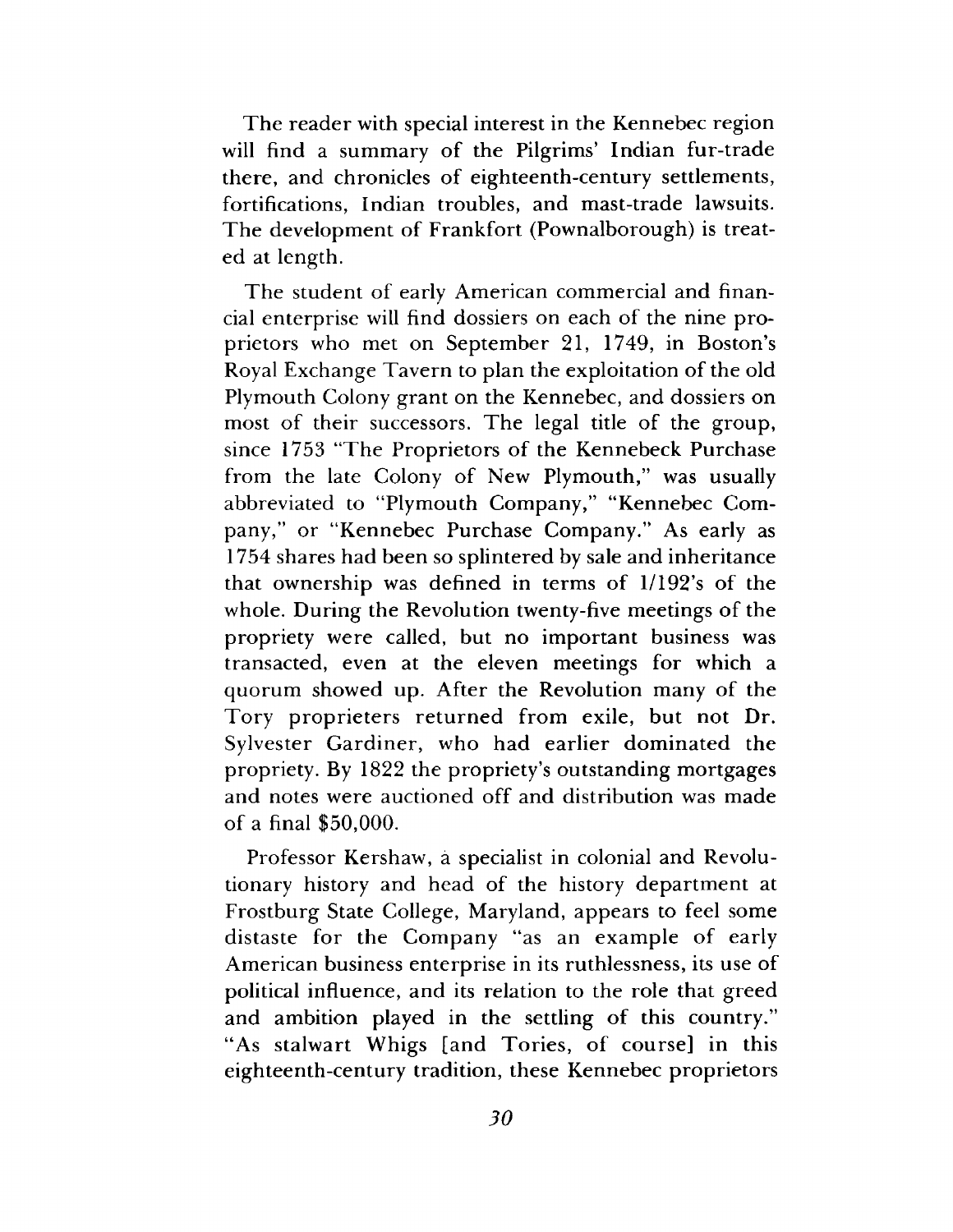**held the rights of property supreme." The first of these quotes is form the preface, the second from the final paragraph of the book. In between, the author largely succeeds in mounting an objective exposition and rarely appeals to the attitudes of the 1960s, as in calling (p. 44) a group of proprietors "that clique."**

**Some of the references (pp. 63 and 152) to the settlement of the neighboring Muscongus area may mislead or perplex some readers. A reader might mistakenly attribute to Colonel David Dunbar difficulties the Kennebec proprietors had with settlers under Deacon Shem Drowne and the Pemaquid Company. The author s purpose does not require that he consider the interrelationships of Brigadier Samuel Waldo, the Twenty Associates of the Lincolnshire Company, the Ten Original Muscongus Proprietors, and General Henry Knox. Some readers might have found enlightening brief reference to the interests in other land companies of such investors as John Jeffries, Belcher Noyes, Adam Winthrop, and James Bowdoin.**

**The design of the book makes for easy reading well-chosen type, margins adequate for notes, and some half-dozen eighteenth-century portraits. Your reviewer would have appreciated a foldout modern map drawn for the purpose of helping the reader follow the text.**

> **Paul H. Flint Tuft University**

**Baker, William A., Compiler.** *Maine Shipbuilding: A Bibliographical Guide***. Portland, Maine Historical Society, 1974. \$4.00.**

**In** *Maine Shipbuilding***, William A. Baker, Curator of the Francis Russell Hart Nautical Museum at MIT, has selected and organized a listing of more than 120 books**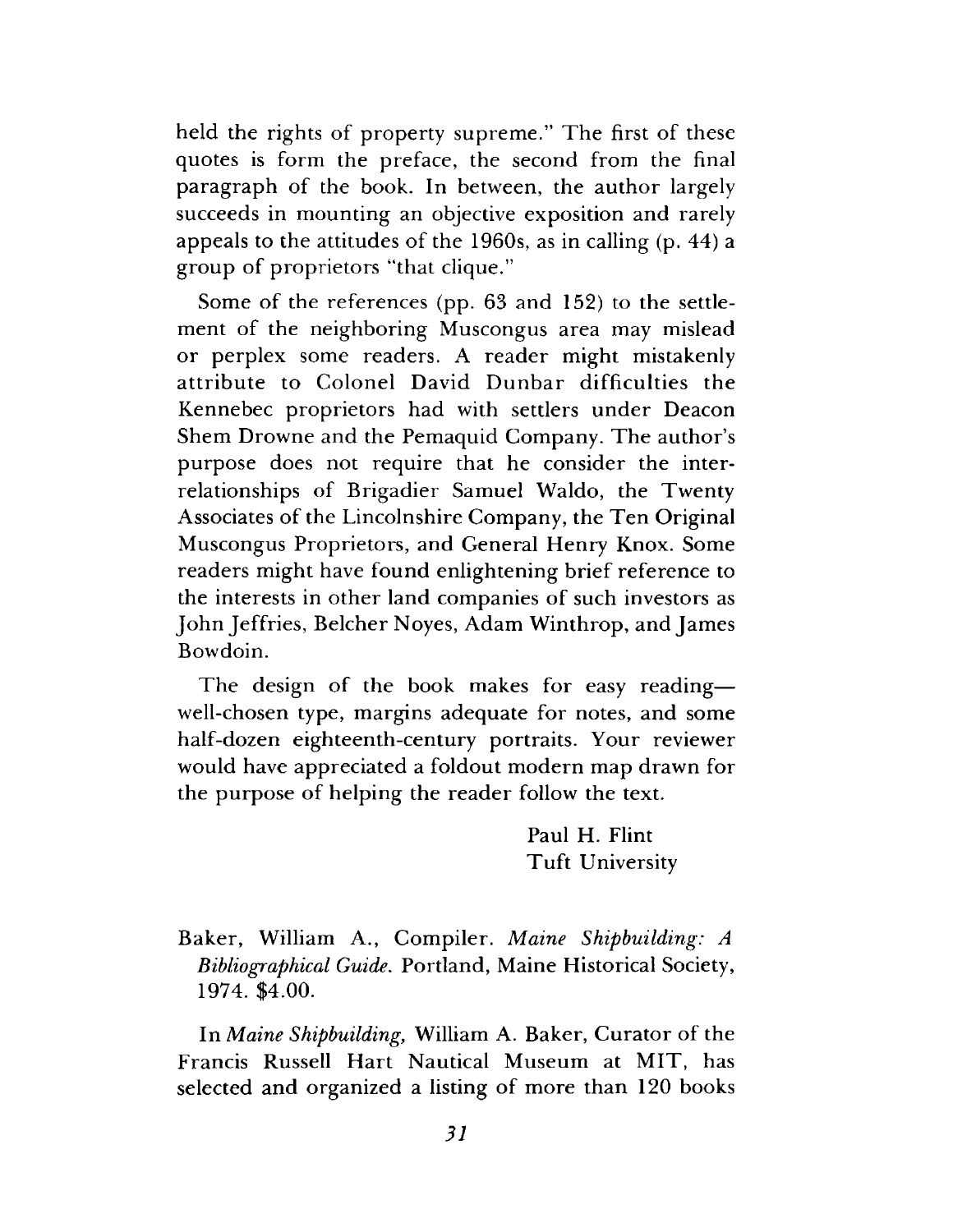**dealing with various aspects of ship and boat building from colonial times to the twentieth century. Augmenting these secondary accounts, which range from town histories, personal reminiscences, and descriptive works to technical studies on ship design and construction, are sections describing and listing other sources of information.**

**To set the bibliographical scene, Mr. Baker has written a preface in which he elaborates on the various interpretations or concepts associated with the word "shipbuilding". He notes that in addition to the actual construction process, "shipbuilding" can refer simply to lists of tonnage produced by a particular town or district. Also connoted with the term is the business element including: shipyard management practices, profits accrued, and the combining of the many specialized trades or crafts essential to the completion of a vessel.**

**In order, to avoid excessive repetition, the arrangement is by category rather than time period or geographical region. Following the section entitled, "General Works", the most extensive listing of secondary works is contained in the "Local Items' section. Here pertinent town and area histories are organized on a regional basis beginning at the St. Croix River and extending down (or up) the coast to the Piscataqua.**

**The "Vessel Description" section is concerned specifically with the products of Maine shipyards and is comprised of a** *potpourri* **of histories, descriptive works and picture collections. The contents of the books are described in brief annotations.**

**Following a short section listing works related to the trades or crafts allied with shipbuilding, such as figure head carving and sail making, subsequent sections of the guide are devoted to sources of information that will be of more interest to the serious researcher than the casual**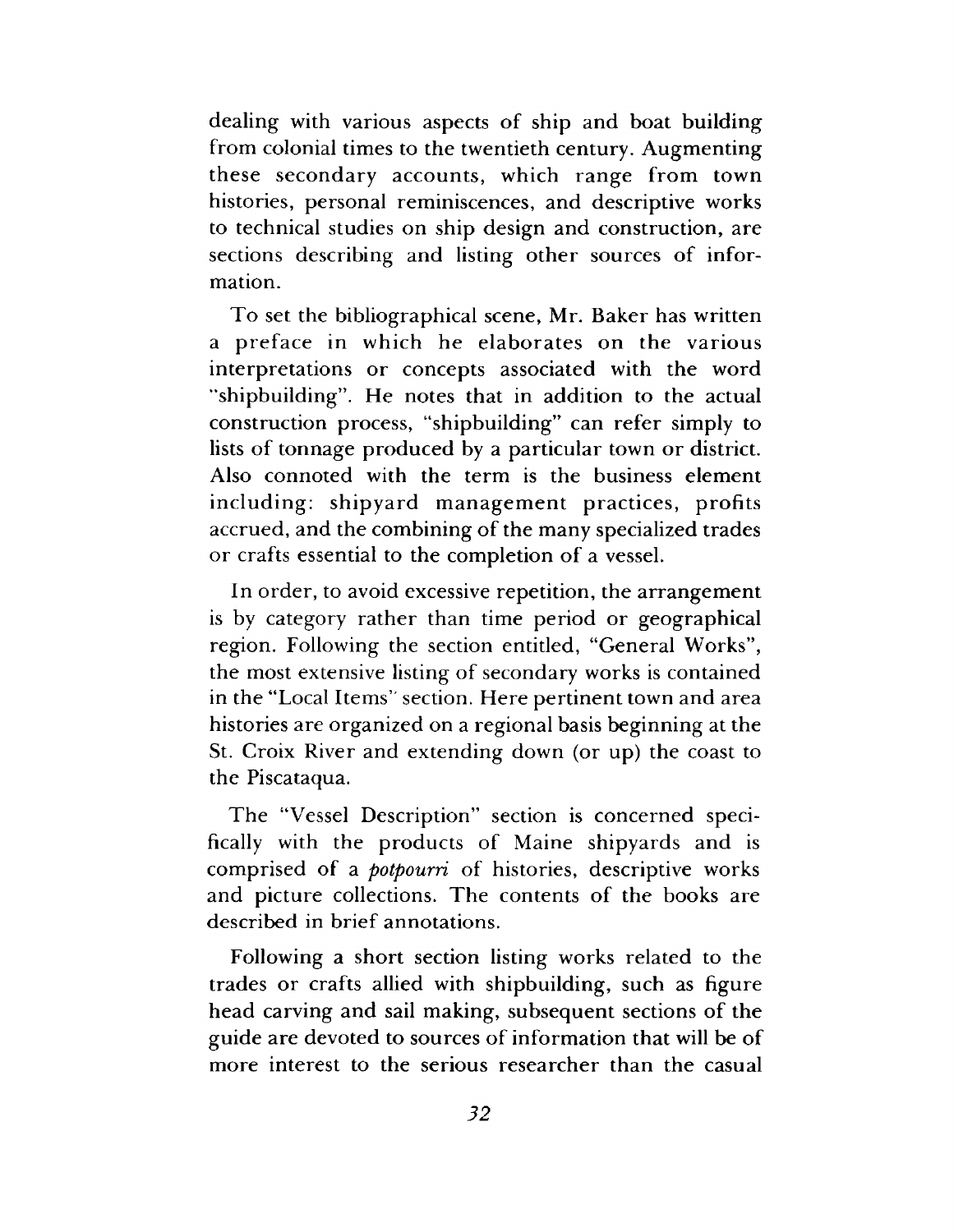**reader. In addition to the collections of documents, records and statistics, and unpublished materials including dissertations and theses— Mr. Baker has compiled a list of newspapers and has indicated the locations of major collections of boat and ship plans. He has also provided a list of periodicals which includes, but does not distinguish between the scholarly journals and the popular monthly publications available at newsstands.**

**Considering the nature of the subject and the variety of material, particularly in terms of secondary works, Mr. Baker has selected and compiled a guide that does justice to all of concepts of shipbuilding. As he himself has indicated, users of the guide will make additions to it when holdings of useful material are revealed in the course of research. To the "Records and Statistics" section, one might add the Dun and Bradstreet Credit Reporting Ledgers held at the Baker Library of the Harvard University Business School. The reports are indexed and contain many interesting notations pertaining to Maine shipbuilders and the shipbuilding business in the nineteenth century. Another source of information of a photographic nature is W. H. Bunting s** *Portrait of a Port: Boston 1852-1914* **(Boston, 1971). This book contains an extensive collection of photographs of Boston's harbor and waterfront activities, and included are a number of scenes in which downeast-built vessels are identified by name and home port.**

**With** *Maine Shipbuilding***, we have the second bibliographical guide devoted to a once prominent industry and way of life since the publication of David Smith's** *Lumbering and the Maine Woods* **(1971). My suggestion for the inclusion of additional material in no way is meant to detract from this significant and valuable addition to the** guide series. <br> **C. Switzer** 

**Plymouth State College of the University of New Hampshire System**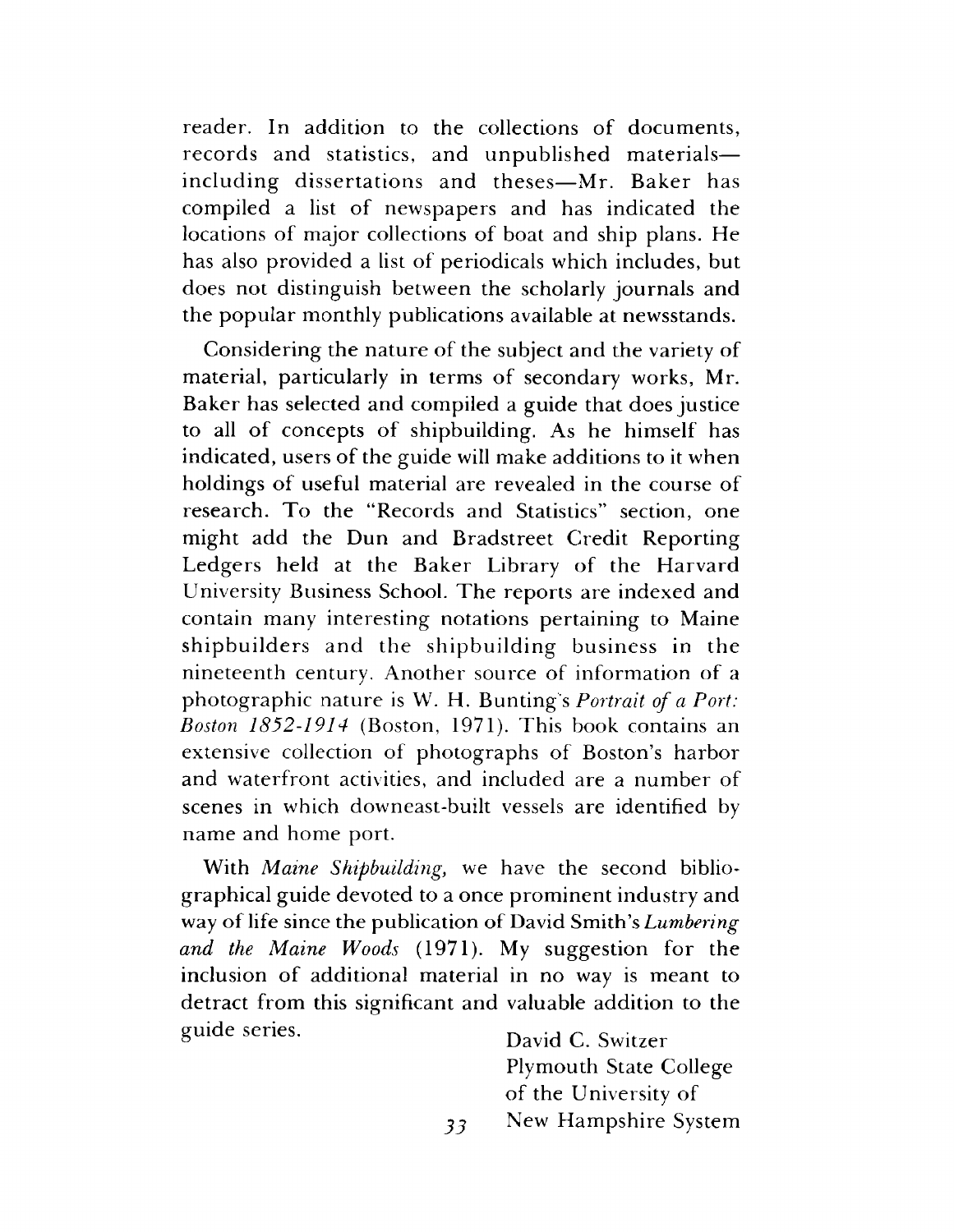**Jordan, William B., Jr., compiler.** *Maine in the Civil War: A Bibliographical Guide.* **Portland, Maine Historical Society, 1976. \$4.00.**

**The Civil War was the central, searing experience in the lives of all Maine men and women who endured this tragic episode in the American past. No state gave more generously of her young men than the Pine Tree State. Now Professor William B. Jordan, Jr., of Westbrook College, has provided an excellent bibliographical introduction to Maine in the Civil War. He intends it to serve in part as "a memorial to Lieutenant Charles A. Goodwin (whose headstone inscription is reproduced on page 1) and thousands of other young men from Maine who perished in battle or were grievously afflicted by this war."**

**Jordan modestly "makes no claims as to the definitiveness of this compilation." Actually one can scarcely imagine the author having missed any printed source on Maine in the Civil War. General Maine histories, specialized Maine studies and Maine biographies and personal narratives crowd the pages of Part I, along with an extremely useful listing of general reference works and basic histories of the Civil War. Part II covers Maine writings on specific military units, listed in numerical order, as well as veterans organizations and the Maine Civil War Centennial.**

**Jordan provides helpful brief comments on each item listed. For example, he judges John J. Pullen's** *The Twentieth Maine. A Volunteer Regiment in the Civil War* **"Everything that a regimental history should be! The author utilized a wide variety of primary sources and wrote a history that is not only eminently readable but succeeds as dramatic narrative," while he pungently dismisses** *Bands and Drummer Boys of the Civil War* **by Francis A. Lord and Arthur Wise with, "This treatment is**